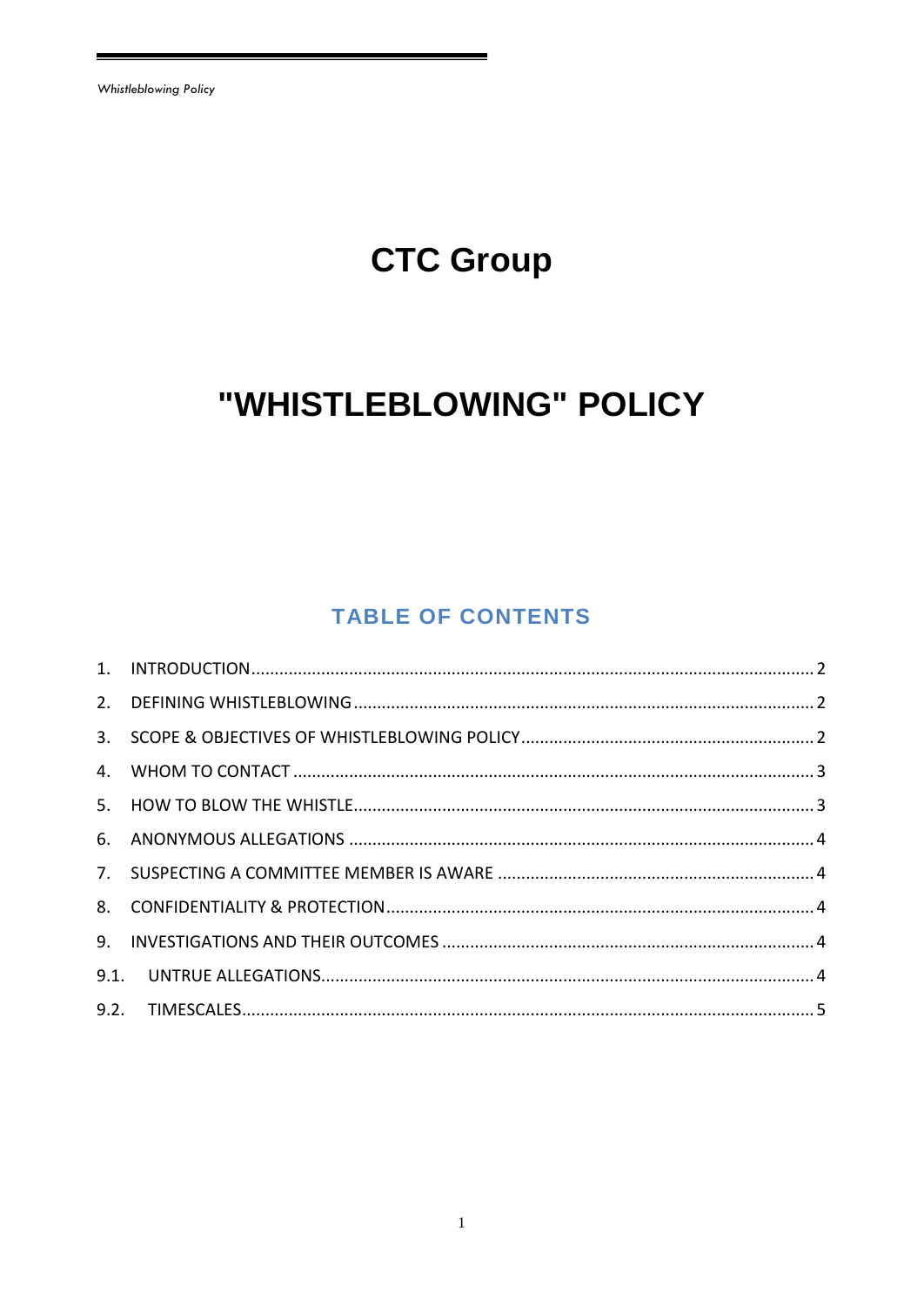## **CTC Group "WHISTLEBLOWING" POLICY**

#### <span id="page-1-0"></span>**1. INTRODUCTION**

CTC Group along with its stakeholders including clients & employees (both current & future); international suppliers & local vendors; regulatory bodies & custom authorities do benefit from the continuation & prosperity of the on-going business transactions (business as usual). To this end CTC Group employees have the freedom to speak up and are encouraged to raise their concerns internally rather than externally.

Type of "Concerns"\*:

|                  | Concerns to be raised thru grievance policy<br>channels                                        | Concerns to be raised thru whistleblowing<br>channels                                                                                                                                                                                                                    |
|------------------|------------------------------------------------------------------------------------------------|--------------------------------------------------------------------------------------------------------------------------------------------------------------------------------------------------------------------------------------------------------------------------|
| <b>Intention</b> | victimised.<br>Personal matters such as<br>being<br>harassed, or bullied.                      | Non personal interest exist but rather aiming to<br>safeguard the public interest                                                                                                                                                                                        |
| Aim              | To air differences and then seek to find mutual<br>agreement thru formal channels              | Prevent unsuccessful outcome of the<br>usual<br>planned business activities                                                                                                                                                                                              |
| <b>Subject</b>   | Wrongdoing reported directly affects the person<br>or group of people submitting the grievance | Wrongdoing includes serious concerns such as<br>committing a crime; miscarriage of justice;<br>breach of a legal obligation; causing damage to<br>environment or assets; creating risk to business<br>or any of its stakeholders; or attempts to conceal<br>any of these |
| <b>Method</b>    | To encourage prompt solution thru exhausting<br>informal means first (concerned line manager)  | Swift & proportionate investigation to establish<br>the facts by the formally assigned committee                                                                                                                                                                         |

| <b>Needs</b>     | Fair hearing under the right conditions for employees to speak up                                  |  |
|------------------|----------------------------------------------------------------------------------------------------|--|
| Goal             | Prevent existing or suspected fraud and malpractice whether affecting CTC Group directly or        |  |
|                  | indirectly                                                                                         |  |
| <b>Condition</b> | Individuals are held accountable if proven to raising concerns in bad faith or to unethically gain |  |
|                  | personal benefits & unlawfully                                                                     |  |

\* Concerns of customers are raised by filling a complaint. Customer complaints have their own formal channels.

#### <span id="page-1-1"></span>**2. DEFINING WHISTLEBLOWING**

Whistleblowing is a framework for dealing with serious concerns. An employee will blow the whistle and disclose information that he/she believes shows malpractice or impropriety. The disclosure of information will be on actual or suspected wrongdoing that will result in undesired consequences that would negatively affect CTC Group in anyhow.

#### <span id="page-1-2"></span>**3. SCOPE & OBJECTIVES OF WHISTLEBLOWING POLICY**

This policy applies to full-time permanent employees working at CTC Group or one of its subsidiaries, and its contractors, sub-contractors, customers, vendors, agents, suppliers and partners. The benefits of having a whistleblowing policy are uncovered when one views the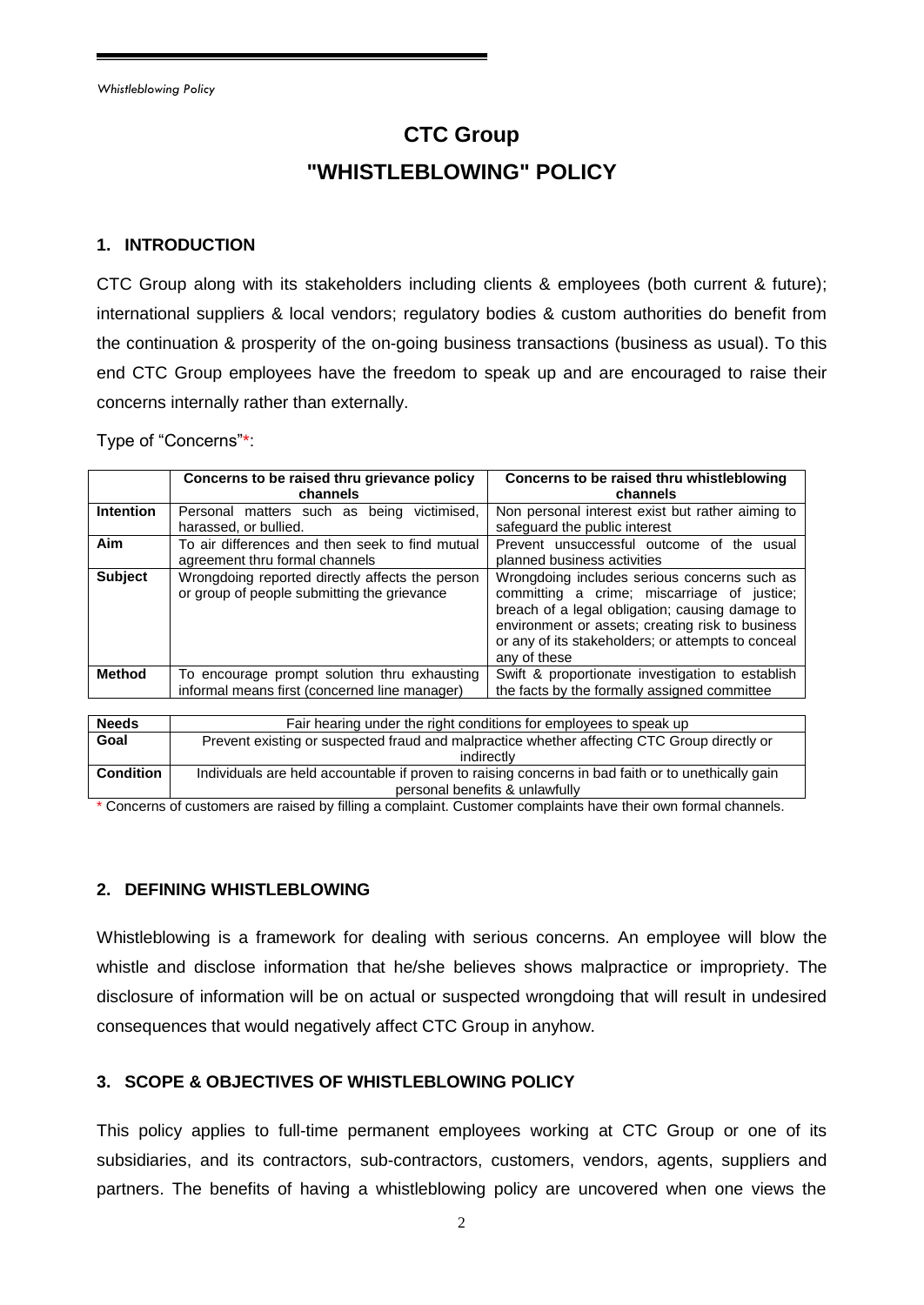damage caused by the different types of wrongdoing, including criminal offence; financial malpractice; failure to comply with a legal obligation; causing danger to someone's health or safety; causing damage to assets or the surrounding environment, or covering up wrongdoing of any of the mentioned here. These actions cause injustice and must be dealt with appropriately and promptly. The whistleblowing policy objectives are as follows:

- Assist in preventing and managing business risk.
- Safe guarding CTC Group from possible consequences of injustice acts, behaviours or intentions.
- Protecting business conduct by upholding zero-tolerance towards detected fraudulent activities.
- Allow easily accessible channels to make a disclosure while ensuring confidentiality & protection.

#### <span id="page-2-0"></span>**4. WHOM TO CONTACT**

Any employee who suspects dishonest or fraudulent activity can notify the Group Internal Auditor or can come forward to a member of the whistleblowing disclosure committee (see below), and should not attempt to personally conduct investigations or interviews/interrogations related to any suspected fraudulent act.

A dedicated committee will be in session to look into all whistleblowing disclosures received as directed by CTC Group President. This committee has the following members:

- Group COO
- Group Internal Auditor
- Group Human Resources Manager
- Group Legal Advisor

This committee is chaired by CTC group COO who calls on committee to be in session and he is responsible for ordering the closure of an investigation and presenting recommendations reached by the committee to CTC Group President.

#### <span id="page-2-1"></span>**5. HOW TO BLOW THE WHISTLE**

If an employee wishes to make a disclosure, he/she can contact any of the committee members mentioned above through email or to come forward to a committee member and meet in person.

3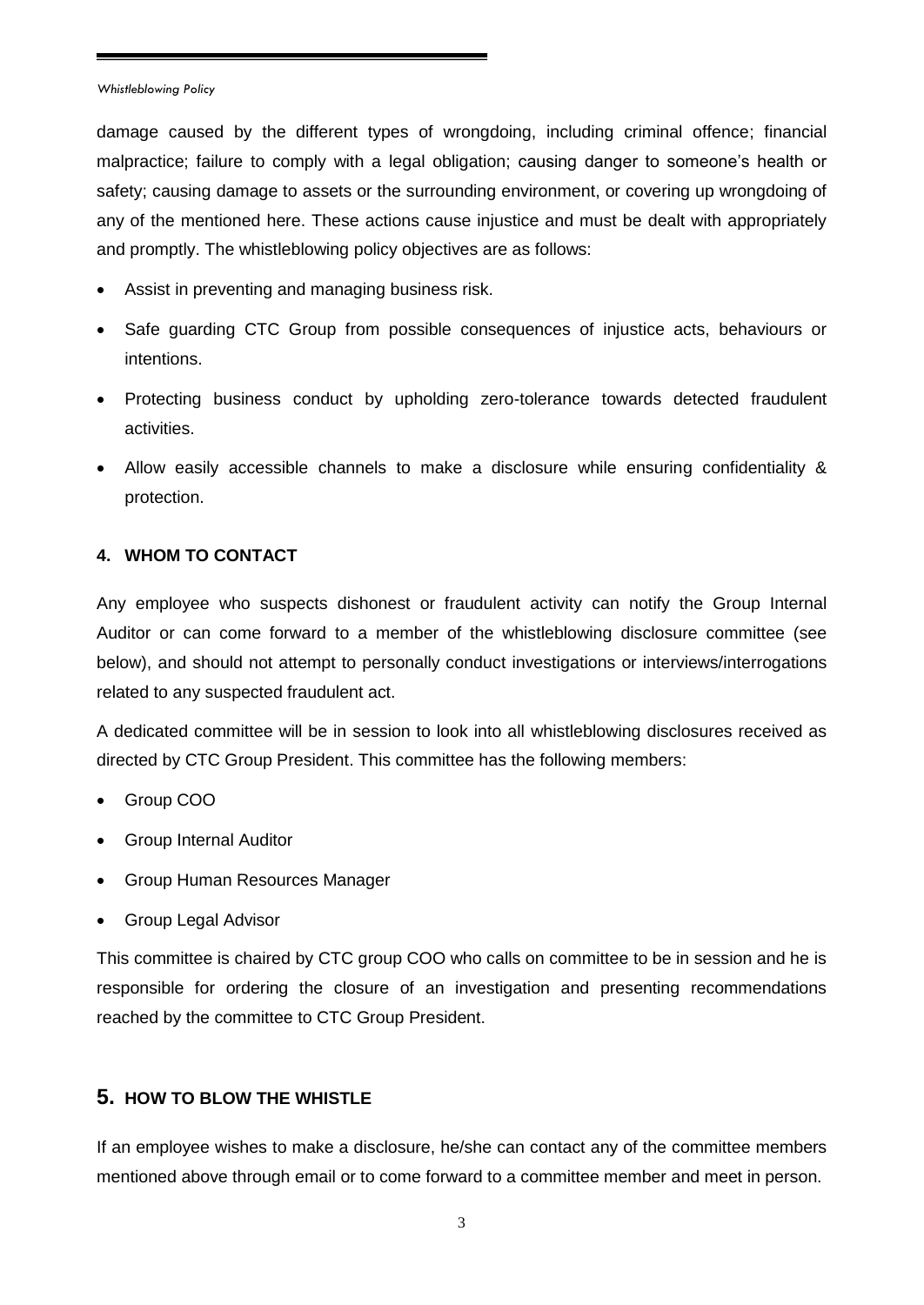### <span id="page-3-0"></span>**6. ANONYMOUS ALLEGATIONS**

This policy encourages individuals to put their name to any disclosures they make. Concerns expressed anonymously are much less credible, but they may be considered at the discretion of the committee.

In exercising this discretion, the factors to be taken into account will include:

- The seriousness of the issues raised
- The credibility of the concern
- The likelihood of confirming the allegation from attributable sources

#### <span id="page-3-1"></span>**7. SUSPECTING A COMMITTEE MEMBER IS AWARE**

In case the whistleblower is suspecting that one or more of the committee members is aware of the wrongdoing or involved in the wrongdoing, the whistleblower has the right to bypass the committee and directly disclose the information in hand to CTC Group President.

CTC Group President has the right to refer the complaint back to the committee, if he feels that the committee, without any conflict of interest, can more appropriately investigate the complaint.

#### <span id="page-3-2"></span>**8. CONFIDENTIALITY & PROTECTION**

The committee is obliged to provide feedback to the whistleblowers on the disclosures they have made. The committee will treat all such disclosures in a confidential and sensitive manner. The identity of the individual making the allegation may be kept confidential so long as it does not hinder or frustrate any investigation. Furthermore, the committee will ensure that the whistleblower is protected. This action will be under the discretion of the committee.

#### <span id="page-3-3"></span>**9. INVESTIGATIONS AND THEIR OUTCOMES**

The committee will be in session and offer feedback to the whistleblower on the outcome of the investigation conducted within reasonable time from receiving the disclosure.

### <span id="page-3-4"></span>**9.1. UNTRUE ALLEGATIONS**

If an individual makes an allegation in good faith, which is not confirmed by subsequent investigation, no action will be taken against that individual. In making a disclosure the individual should exercise due care to ensure the accuracy of the information.